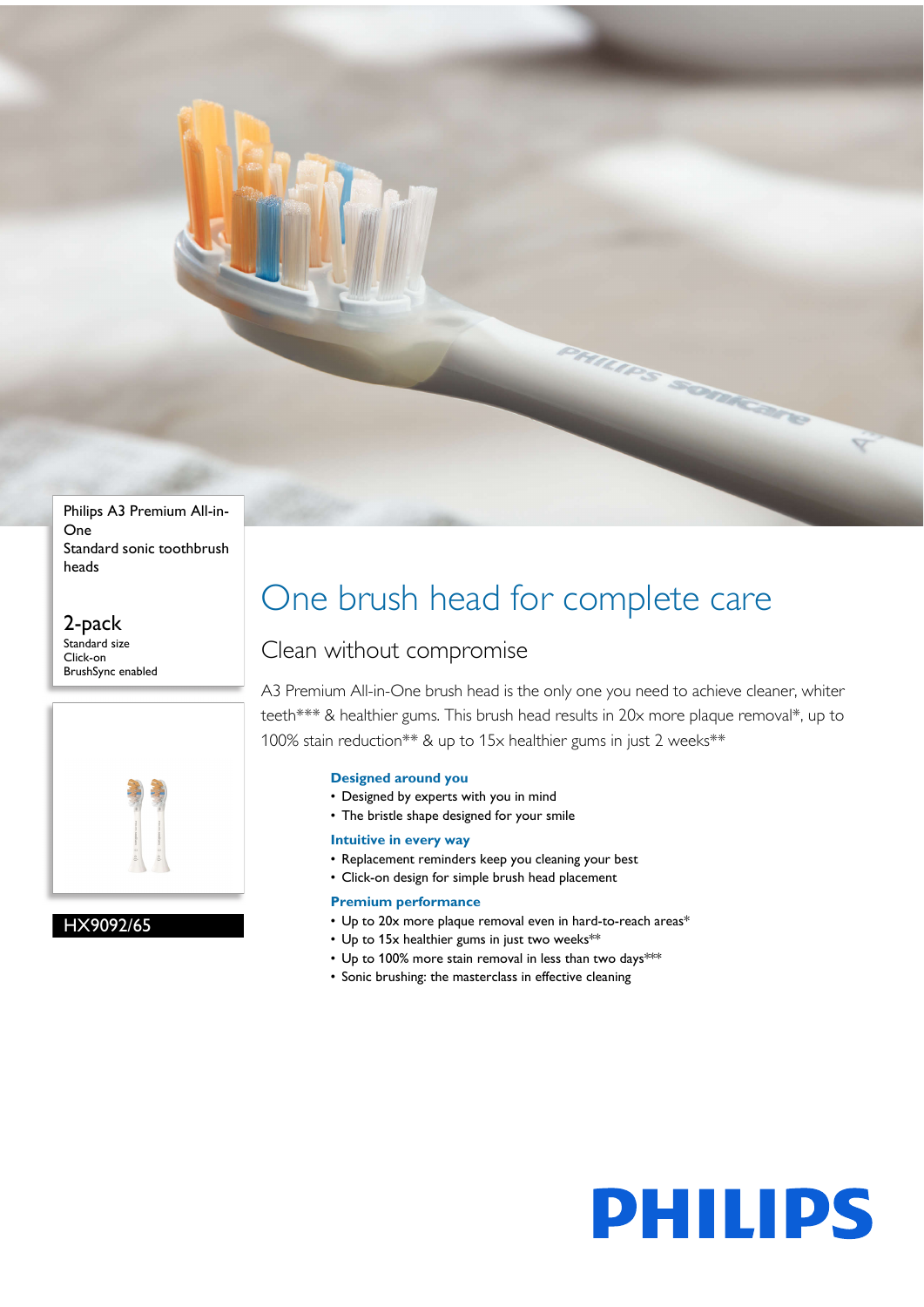#### Standard sonic toothbrush heads 2-pack Standard size, Click-on, BrushSync enabled

# **Highlights**

#### **Angled bristles**



Benefit from our best plaque removal\*\*\*\* regardless of your brushing style. The Premium All-in-One brush head has precisely angled bristles which are engineered to maximize its plaque-removing potential.

#### **Rounded profile**



The curved profile helps bristles to go exactly where they need to. Through rigorous development we have created an all-in-one experience that delivers exceptional oral care.

# **Triangular tips**



Gently brush away stains with triangular tips designed to remove stains more effectively than rounded bristles. The shape allows more contact with the surface of your teeth to remove stains effectively.

#### **Longer bristles**



The brush head's extra-reach side bristles gently brush your gum line even when you are focusing on your teeth. The bristles also flex to help compensate for any excess pressure.

#### **Trusted sonic brushing**



Brush away plaque with sonic technology – our benchmark in effective and gentle cleaning. While you brush, up to 62,000 bristle movements and dynamic fluid action help clean even hard-to-reach areas, leaving your mouth feeling exceptionally fresh and clean.

#### **Designed by experts**



This all-in-one brush head is the product of our most extensive research and development ever. We combined knowledge from dental professionals, experts in oral care, engineers

and designers to bring this holistic brush head to life.

#### **Easy to use**



The A3 Premium All-in-One brush head fits perfectly with your Philips Sonicare click-on handle (please see the list below). Simply click on and off for easy replacement and cleaning.

#### **Brush head replacement**



Brush heads become less effective after 3 months of use, but with BrushSync you'll be reminded before this happens. Your BrushSync enabled toothbrush understands your usage and notifies you when it's time for a replacement.